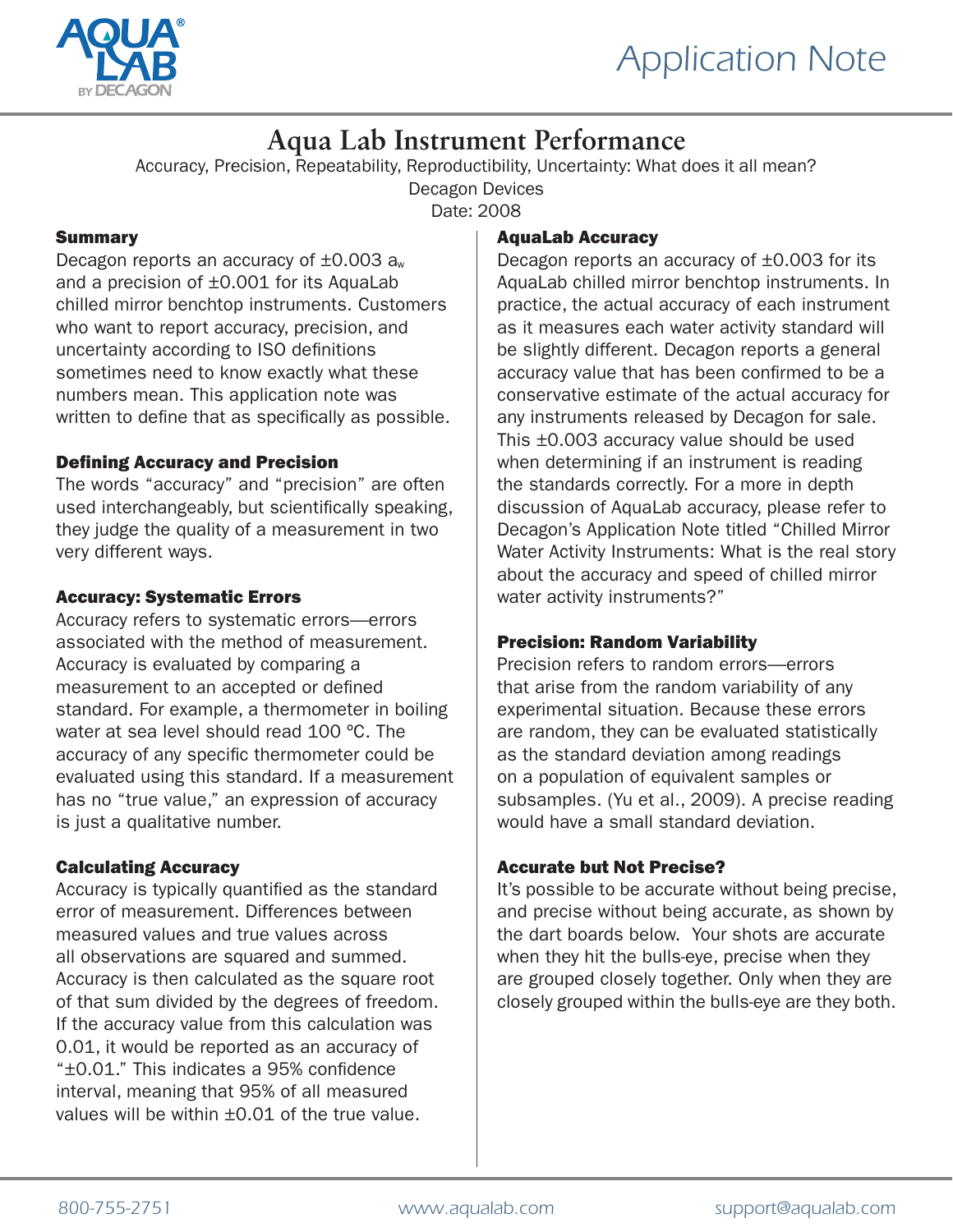

# *Application Note*





**High Accuracy High Precision** 

Figure 1. An illustration of the differences between accuracy and precision.

# Uncertainty

ISO defines uncertainty as characterizing the dispersion of measured values around the mean (ISO 1995). In other words, it is essentially a measure of precision. The difference between uncertainty and precision is that precision typically refers to a single source of error. Uncertainty can embrace many sources of error.

### Breaking Down Uncertainty

Identifying the different sources of variation can be very helpful in developing strategies to reduce uncertainty. See Yu et al. (2009) for a thorough discussion of the many sources of variation in water activity measurements.

Decagon reports the precision of its bench-top AquaLab water activity instruments as ±0.001. This is a Type A measurement of uncertainty (ISO 1995) because it is the standard deviation across multiple measurements taken on salt standards. The uncertainty of each reading of each instrument on each standard is a unique value, but as with accuracy, Decagon reports the overall uncertainty. If you need an expanded uncertainty, multiply the reported precision by 2 to represent the 95% confidence interval.

Yu et al. (2009) showed variation in an AquaLab instrument reading comes from several sources. One is from variation in the actual measurement that determines the difference between dew point temperature and sample temperature. Another comes from variation in the salt standard used as a sample.

This second uncertainty is negligible—in the range of ±0.000005. (This measurement comes from unpublished data recorded at Decagon using a NIST traceable densitometer to verify concentration of salt standards). Consequently, the measurement of the difference between the dewpoint and sample temperatures, as well as any uncertainty due to hysteresis or resolution, is the largest source of variation in AquaLab's uncertainty. A model describing this uncertainty would be

µm= µTd-Ts+ µstd+ µhys+ µres

where *µm* is the combined instrument uncertainty, *µTd-Ts* is the uncertainty due to measuring the difference between the dewpoint temperature and the sample temperature, µstd is the uncertainty due to the standards, µhys is the uncertainty due to hysteresis and µres is the uncertainty due to resolution. However, it is unnecessary to measure these uncertainties individually as they are all contained within the Type A uncertainty calculated across multiple readings on salt standards.

### Measuring Uncertainty

To correctly measure the Type A uncertainty at any salt standard level requires testing and calculating the standard deviation across multiple samples of each standard and not just measuring the same salt standard sample multiple times in the instrument without removing the sample as this is not a true repeated measurement but simply an indication of stability or equilibrium.

It's important to distinguish between the uncertainty of the AquaLab instrument and the uncertainty of a water activity measurement made by the AquaLab on a product. When measuring something other than homogenous salt standards, the inherent uncertainty of the product itself is a significant source of variation.